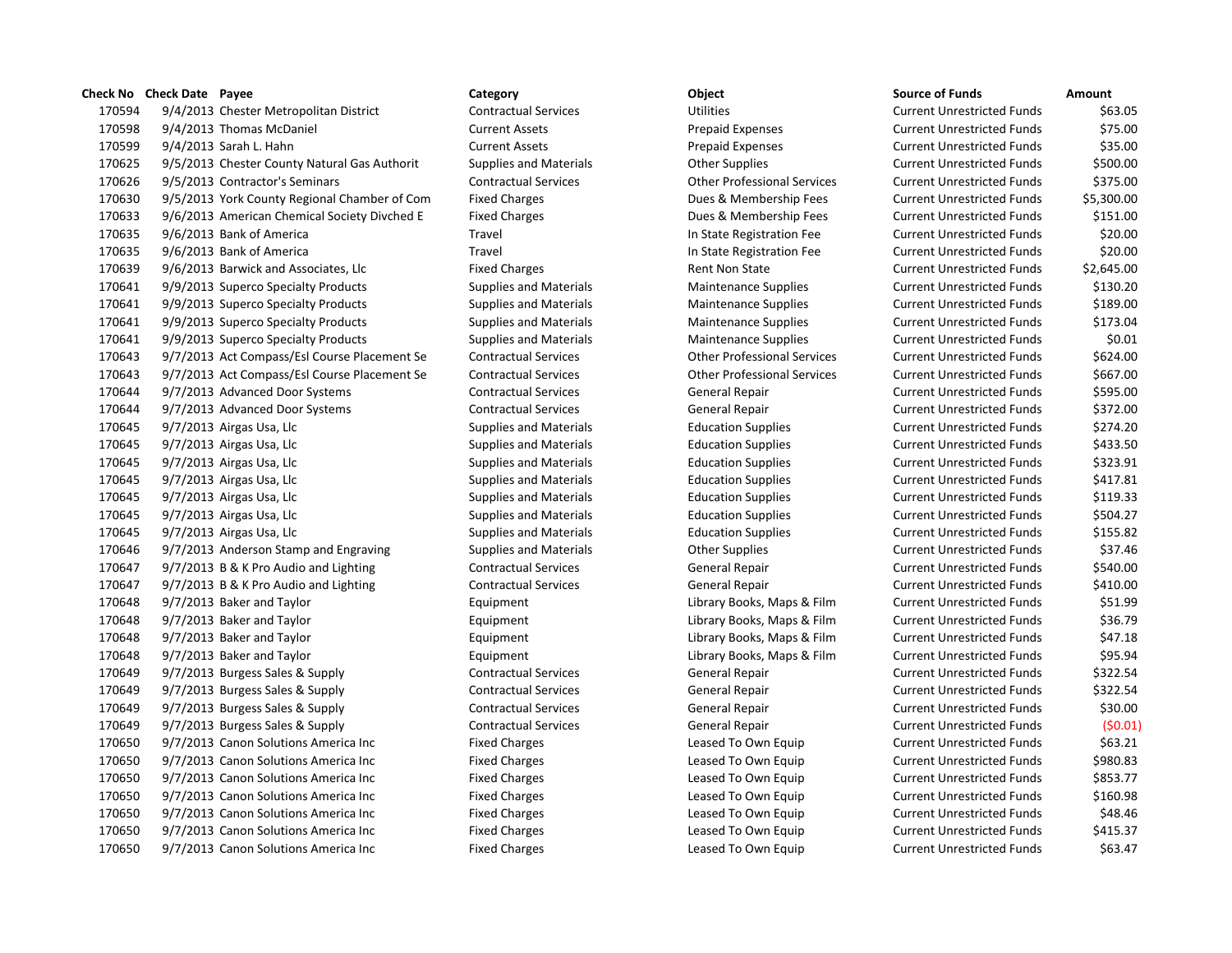170650 9/7/2013 Canon Solutions America Inc Fixed Charges Leased To Own Equip Current Unrestricted Funds \$598.91 9/7/2013 Canon Solutions America Inc Fixed Charges Leased To Own Equip Current Unrestricted Funds \$1,137.07 9/7/2013 Canteen Vending Supplies and Materials Food Supplies Current Unrestricted Funds \$252.82 9/7/2013 Canteen Vending Supplies and Materials Food Supplies Current Unrestricted Funds \$362.28 9/7/2013 Caretaker Management Service Inc Contractual Services Other Professional Services Current Unrestricted Funds \$850.00 9/7/2013 Cengage Learning Equipment Library Books, Maps & Film Current Unrestricted Funds \$908.46 170654 9/7/2013 Charthouse Learning Supplies and Materials Education Supplies Current Unrestricted Funds 5857.99 170655 9/7/2013 Chef's Catering The Supplies and Materials Food Supplies Food Supplies Current Unrestricted Funds \$3,412.50 170656 9/7/2013 Chef's Catering The Supplies and Materials Food Supplies Food Supplies Current Unrestricted Funds \$165.40 170656 9/7/2013 Chef's Catering The Supplies and Materials Food Supplies Food Supplies Current Unrestricted Funds \$209.25 170656 9/7/2013 Chef's Catering The Supplies and Materials Food Supplies Food Supplies Current Unrestricted Funds \$503.13 170657 9/7/2013 City of Rock Hill Supplies and Materials Fuel Fuel Current Unrestricted Funds \$1,494.82 170658 9/7/2013 City of Rock Hill Supplies and Materials Fuel Fuel Current Unrestricted Funds \$40.43 9/7/2013 City of Rock Hill Supplies and Materials Fuel Current Unrestricted Funds \$1,300.82 9/7/2013 Clegg's Termite & Pest Control Contractual Services Other Contractual Services Current Unrestricted Funds \$90.00 9/7/2013 Clegg's Termite & Pest Control Contractual Services Other Contractual Services Current Unrestricted Funds \$112.00 9/7/2013 Cox's Rock Hill Inc Contractual Services Other Professional Services Current Unrestricted Funds \$775.00 9/7/2013 Data Network Solutions Inc Contractual Services Data Processing Serv Current Unrestricted Funds \$180.00 9/7/2013 Data Network Solutions Inc Contractual Services Data Processing Serv Current Unrestricted Funds \$516.60 9/7/2013 Data Network Solutions Inc Contractual Services Data Processing Serv Current Unrestricted Funds \$184.08 9/7/2013 Data Network Solutions Inc Contractual Services Data Processing Serv Current Unrestricted Funds \$528.80 9/7/2013 Data Network Solutions Inc Contractual Services Data Processing Serv Current Unrestricted Funds \$528.80 9/7/2013 Data Network Solutions Inc Contractual Services Data Processing Serv Current Unrestricted Funds \$240.00 9/7/2013 Data Network Solutions Inc Contractual Services Data Processing Serv Current Unrestricted Funds \$240.00 9/7/2013 Data Network Solutions Inc Contractual Services Data Processing Serv Current Unrestricted Funds \$424.80 9/7/2013 Data Network Solutions Inc Contractual Services Other Contractual Services Current Unrestricted Funds \$352.53 9/7/2013 Data Network Solutions Inc Contractual Services Other Contractual Services Current Unrestricted Funds \$352.53 9/7/2013 Data Network Solutions Inc Contractual Services Other Contractual Services Current Unrestricted Funds \$160.00 9/7/2013 Data Network Solutions Inc Contractual Services Other Contractual Services Current Unrestricted Funds \$160.00 9/7/2013 Data Network Solutions Inc Contractual Services Other Contractual Services Current Unrestricted Funds \$283.20 9/7/2013 Screening for Mental Health Inc Supplies and Materials Education Supplies Current Unrestricted Funds \$425.00 9/7/2013 The Sherwin-Williams Co. Contractual Services General Repair Current Unrestricted Funds \$179.61 9/7/2013 The Sherwin-Williams Co. Contractual Services General Repair Current Unrestricted Funds \$233.36 9/7/2013 The Sherwin-Williams Co. Contractual Services General Repair Current Unrestricted Funds \$57.77 9/7/2013 The Sherwin-Williams Co. Contractual Services General Repair Current Unrestricted Funds \$28.98 9/7/2013 The Sherwin-Williams Co. Contractual Services General Repair Current Unrestricted Funds (\$160.89) 9/7/2013 The Sherwin-Williams Co. Contractual Services General Repair Current Unrestricted Funds (\$49.85) 9/7/2013 The Sherwin-Williams Co. Contractual Services General Repair Current Unrestricted Funds (\$18.73) 9/7/2013 The Sherwin-Williams Co. Contractual Services General Repair Current Unrestricted Funds (\$22.99) 9/7/2013 Snap Surveys, Ltd Contractual Services Other Contractual Services Current Unrestricted Funds \$2,750.00 9/7/2013 Snap Surveys, Ltd Contractual Services Other Contractual Services Current Unrestricted Funds \$1,750.00 9/7/2013 Softdocs Inc Contractual Services Other Professional Services Current Unrestricted Funds \$618.00 9/7/2013 Softdocs Inc Contractual Services General Repair Current Unrestricted Funds \$798.00 9/7/2013 Softdocs Inc Contractual Services General Repair Current Unrestricted Funds \$740.00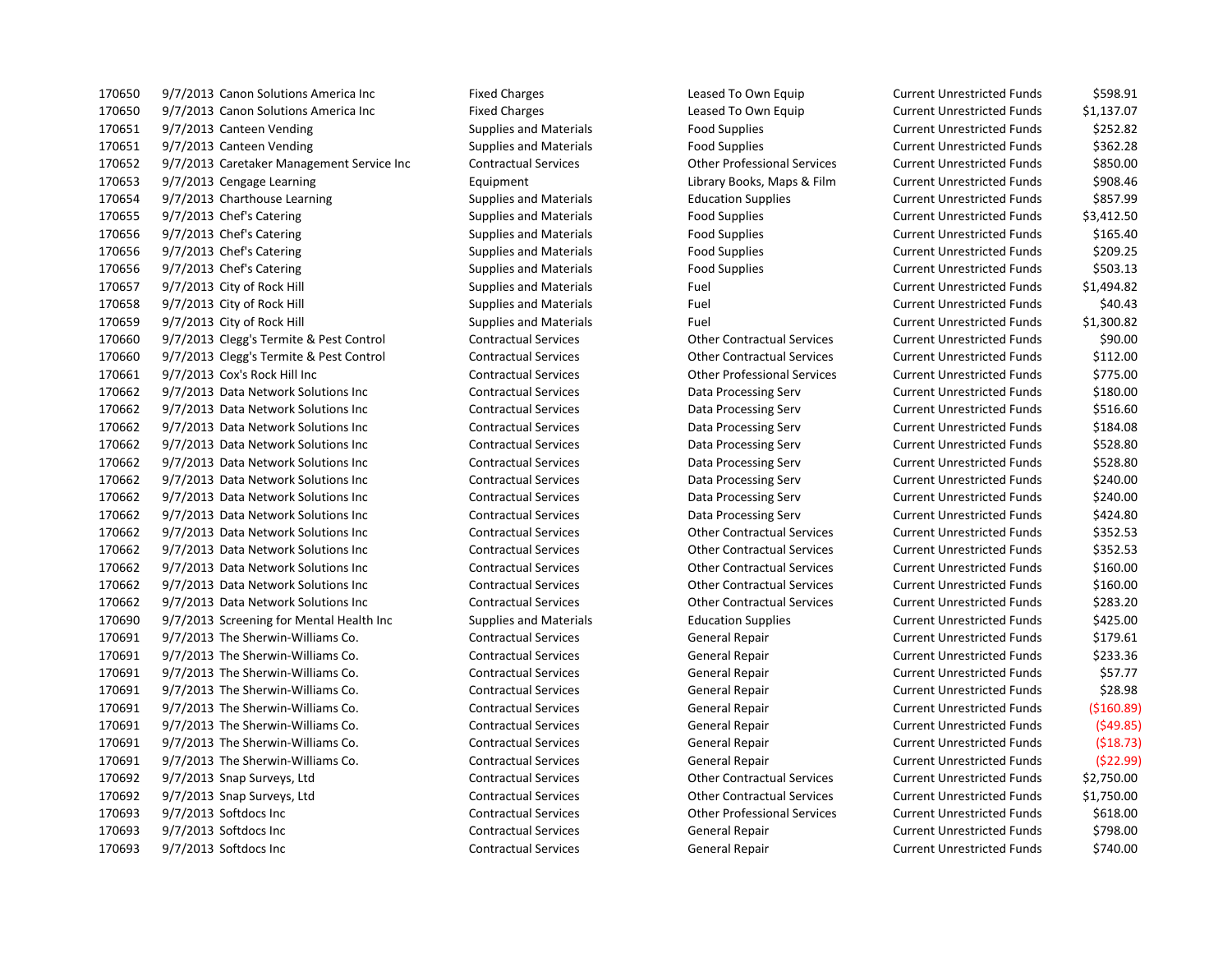170693 9/7/2013 Softdocs Inc Supplies and Materials Coffice Supplies Current Unrestricted Funds 5917.00 9/7/2013 Staffmark Contractual Services Other Professional Services Current Unrestricted Funds \$255.40 9/7/2013 Staffmark Contractual Services Other Contractual Services Current Unrestricted Funds \$471.96 9/7/2013 Staffmark Contractual Services Other Professional Services Current Unrestricted Funds \$491.65 9/7/2013 Staffmark Contractual Services Other Professional Services Current Unrestricted Funds \$498.03 9/7/2013 U Save Auto Rental Travel Travel Current Unrestricted Funds \$58.33 9/7/2013 Unified Av Systems Contractual Services Other Professional Services Current Unrestricted Funds \$250.00 9/7/2013 Unified Av Systems Contractual Services Other Professional Services Current Unrestricted Funds \$475.00 9/7/2013 Unifirst Corporation Contractual Services Other Professional Services Current Unrestricted Funds \$59.95 9/7/2013 W Square Advertising Contractual Services Other Professional Services Current Restricted Funds \$1,081.50 9/7/2013 W Square Advertising Contractual Services Other Professional Services Current Restricted Funds \$35.00 9/7/2013 W Square Advertising Contractual Services Other Professional Services Current Restricted Funds \$60.00 9/7/2013 W Square Advertising Contractual Services Other Professional Services Current Restricted Funds \$40.00 9/7/2013 Walker Electric Contractual Services General Repair Current Unrestricted Funds \$157.00 9/7/2013 Walker Electric Contractual Services General Repair Current Unrestricted Funds \$297.00 9/7/2013 White Office Furniture Equipment Office Equipment Unexpended Plant \$10,974.50 9/7/2013 White Office Furniture Equipment Office Equipment Unexpended Plant \$1,196.00 9/7/2013 White Office Furniture Supplies and Materials Other Supplies Unexpended Plant \$1,317.00 170700 9/7/2013 White Office Furniture Supplies and Materials Charles Other Supplies Unexpended Plant \$385.50 9/7/2013 White Office Furniture Supplies and Materials Other Supplies Unexpended Plant \$2,087.50 9/7/2013 White Office Furniture Supplies and Materials Other Supplies Unexpended Plant \$6,985.00 9/7/2013 White Office Furniture Supplies and Materials Other Supplies Unexpended Plant \$2,095.50 9/7/2013 White Office Furniture Supplies and Materials Other Supplies Unexpended Plant (\$0.02) 9/7/2013 White Office Furniture Supplies and Materials Other Supplies Unexpended Plant \$3,294.00 9/7/2013 Wilson Nursery Supplies and Materials Maintenance Supplies Current Unrestricted Funds \$234.22 9/9/2013 Barnes and Noble College Bookstore Current Liabilities A/P CE Students Barnes & Noble Current Unrestricted Funds \$24.47 9/10/2013 Southeastern Assoc of Edu Opp Prog Fixed Charges Dues & Membership Fees Current Restricted Funds \$50.00 9/10/2013 York Technical College Foundation Fixed Charges Rent Non State Current Unrestricted Funds \$1,666.66 9/10/2013 York Technical College Foundation Fixed Charges Rent Non State Current Unrestricted Funds \$1,607.53 9/10/2013 York Technical College Foundation Fixed Charges Rent Non State Current Unrestricted Funds \$3,082.37 9/10/2013 York Technical College Foundation Fixed Charges Rent Non State Current Unrestricted Funds \$1,666.66 9/11/2013 American Airlines Contractual Services Non State Employee Travel Current Unrestricted Funds \$368.60 9/11/2013 American Airlines Travel Out of State Lodging Current Unrestricted Funds \$15.00 9/11/2013 American Airlines Travel Out of State Air Trans Current Unrestricted Funds \$692.30 9/11/2013 American Airlines Travel Out of State Air Trans Current Unrestricted Funds \$504.30 9/11/2013 American Airlines Travel Out of State Air Trans Current Unrestricted Funds \$258.30 9/11/2013 American Airlines Travel Out of State Air Trans Current Unrestricted Funds \$660.10 170714 9/11/2013 American Airlines Travel Travel Travel Out of State Lodging Current Unrestricted Funds \$15.00 9/11/2013 Boykin and Davis Llc Contractual Services Legal Services Current Unrestricted Funds \$1,701.43 170716 9/11/2013 Comporium Contractual Services Advertising Current Unrestricted Funds \$300.00 170716 9/11/2013 Comporium Contractual Services Advertising Current Unrestricted Funds \$0.00 9/11/2013 Applied Technology Center Contractual Services Other Professional Services Current Restricted Funds \$95.98 9/11/2013 Chester County Career Center Contractual Services Other Professional Services Current Restricted Funds \$84.24 9/11/2013 Chester County Chamber of Commerce Fixed Charges Dues & Membership Fees Current Restricted Funds \$125.00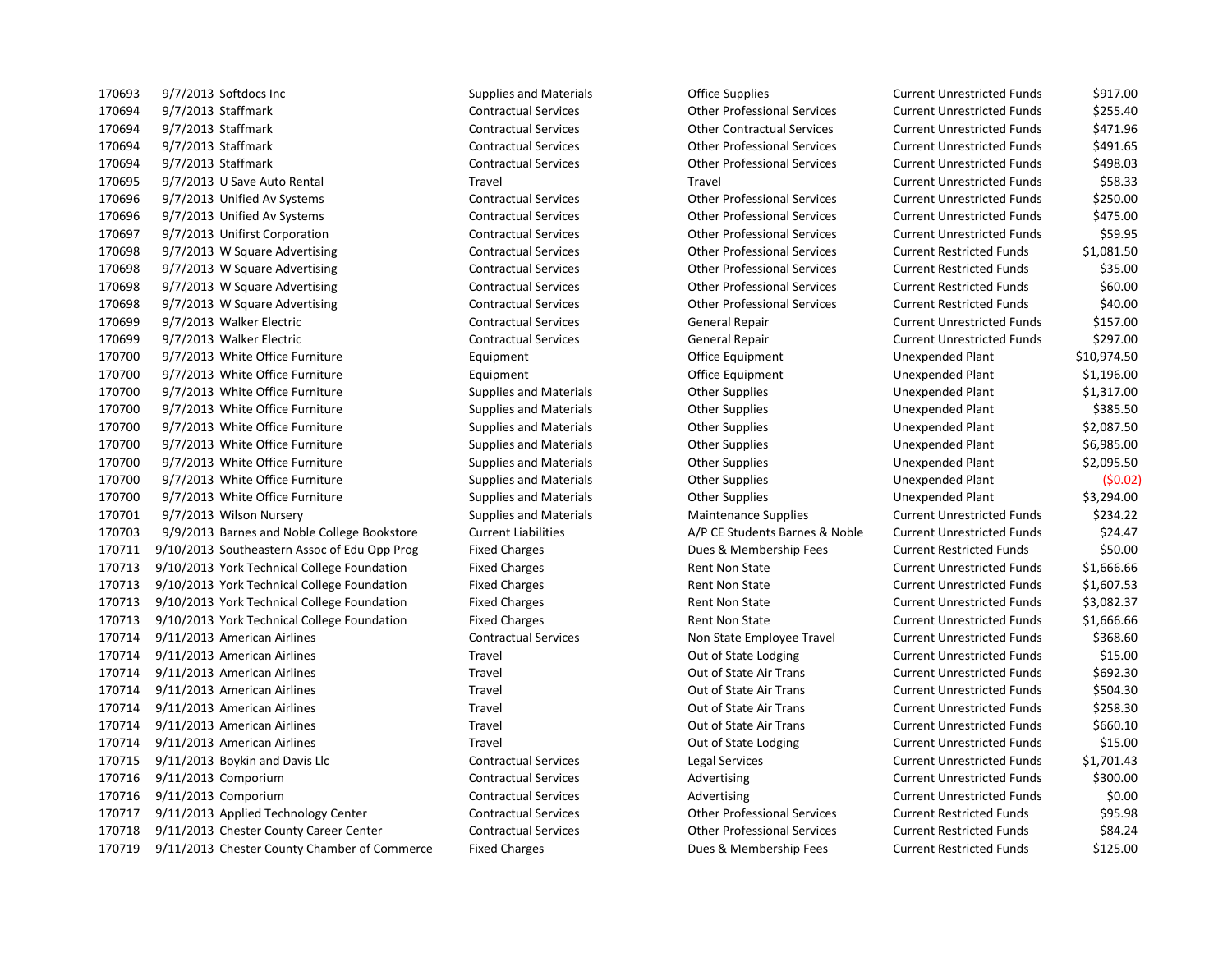9/11/2013 Chester Metropolitan District Contractual Services Utilities Current Unrestricted Funds \$84.40 9/11/2013 Chester Metropolitan District Contractual Services Utilities Current Unrestricted Funds \$342.42 9/11/2013 Chester Rental Uniform Supplies and Materials Clothing Supplies Current Unrestricted Funds \$12.18 9/11/2013 Chester Rental Uniform Supplies and Materials Clothing Supplies Current Unrestricted Funds \$48.72 9/11/2013 Chester Rental Uniform Current Liabilities Uniform Current Unrestricted Funds \$12.18 9/11/2013 Chester Rental Uniform Current Liabilities Uniform Current Unrestricted Funds \$48.72 9/11/2013 Clover School District Contractual Services Other Professional Services Current Restricted Funds \$48.00 9/11/2013 York County Regional Chamber of Com Travel Travel Current Restricted Funds \$40.00 9/12/2013 York School District Contractual Services Other Professional Services Current Restricted Funds \$152.00 9/12/2013 Accreditation Commission for Educat Fixed Charges Dues & Membership Fees Current Unrestricted Funds \$2,400.00 9/12/2013 Accreditation Commission for Educat Fixed Charges Dues & Membership Fees Current Unrestricted Funds \$1,200.00 9/12/2013 Sysco Food Services of Charlotte Ll Supplies and Materials Food Supplies Current Unrestricted Funds \$1,061.99 9/12/2013 Sysco Food Services of Charlotte Ll Supplies and Materials Food Supplies Current Unrestricted Funds \$37.10 9/12/2013 Sysco Food Services of Charlotte Ll Supplies and Materials Food Supplies Current Unrestricted Funds \$1,251.58 170736 9/12/2013 Sysco Food Services of Charlotte Ll Supplies and Materials Food Supplies Current Unrestricted Funds \$961.82 9/12/2013 Sysco Food Services of Charlotte Ll Supplies and Materials Food Supplies Current Unrestricted Funds \$112.90 170736 9/12/2013 Sysco Food Services of Charlotte Ll Supplies and Materials Food Supplies Current Unrestricted Funds \$953.33 9/12/2013 SCOIS Contractual Services Other Contractual Services Current Unrestricted Funds \$395.00 170761 9/17/2013 W Square Advertising Contractual Services Advertising Current Unrestricted Funds \$1,150.00 170761 9/17/2013 W Square Advertising Contractual Services Advertising Current Unrestricted Funds \$75.00 170761 9/17/2013 W Square Advertising Contractual Services Advertising Current Unrestricted Funds \$675.00 170761 9/17/2013 W Square Advertising Contractual Services Advertising Current Unrestricted Funds \$24.00 170761 9/17/2013 W Square Advertising Contractual Services Advertising Current Unrestricted Funds \$20.00 9/19/2013 York School District Contractual Services Other Professional Services Current Restricted Funds \$38.50 9/19/2013 Bank of America Current Liabilities A/P Bank of America Current Unrestricted Funds \$194,714.87 9/20/2013 Business Card Supplies and Materials Food Supplies Current Unrestricted Funds \$24.54 9/20/2013 Business Card Travel Travel Current Unrestricted Funds \$109.89 170783 9/20/2013 Business Card Travel Travel Travel Cut of State Lodging Current Unrestricted Funds \$507.51 170783 9/20/2013 Business Card Travel Travel Travel Cut of State Lodging Current Unrestricted Funds \$507.51 9/20/2013 Business Card Travel Out of State Lodging Current Unrestricted Funds \$535.98 9/20/2013 Business Card Travel Out of State Lodging Current Restricted Funds \$942.16 9/20/2013 Business Card Travel In State Lodging Current Unrestricted Funds \$362.10 9/20/2013 Business Card Travel Out of State Air Trans Current Unrestricted Funds \$50.00 9/20/2013 State Tech Student Leaders Travel In State Registration Fee Current Unrestricted Funds \$125.00 9/20/2013 U.S. Postal Service Supplies and Materials Postage Current Unrestricted Funds \$800.00 9/23/2013 YTC Employee Miscellaneous Contingencies Current Unrestricted Funds \$5,600.00 9/24/2013 Chester County School District Contractual Services Other Professional Services Current Restricted Funds \$38.23 9/25/2013 Act Compass/Esl Course Placement Se Contractual Services Other Professional Services Current Unrestricted Funds \$734.00 9/25/2013 Advanced Door Systems Contractual Services General Repair Current Unrestricted Funds \$133.90 9/25/2013 Advanced Door Systems Contractual Services General Repair Current Unrestricted Funds \$382.50 9/25/2013 Advanced Door Systems Contractual Services General Repair Current Unrestricted Funds \$25.00 9/25/2013 Advanced Door Systems Contractual Services General Repair Current Unrestricted Funds \$14.99 9/25/2013 Airgas Usa, Llc Supplies and Materials Education Supplies Current Unrestricted Funds \$135.00 9/25/2013 Airgas Usa, Llc Supplies and Materials Education Supplies Current Unrestricted Funds \$11.37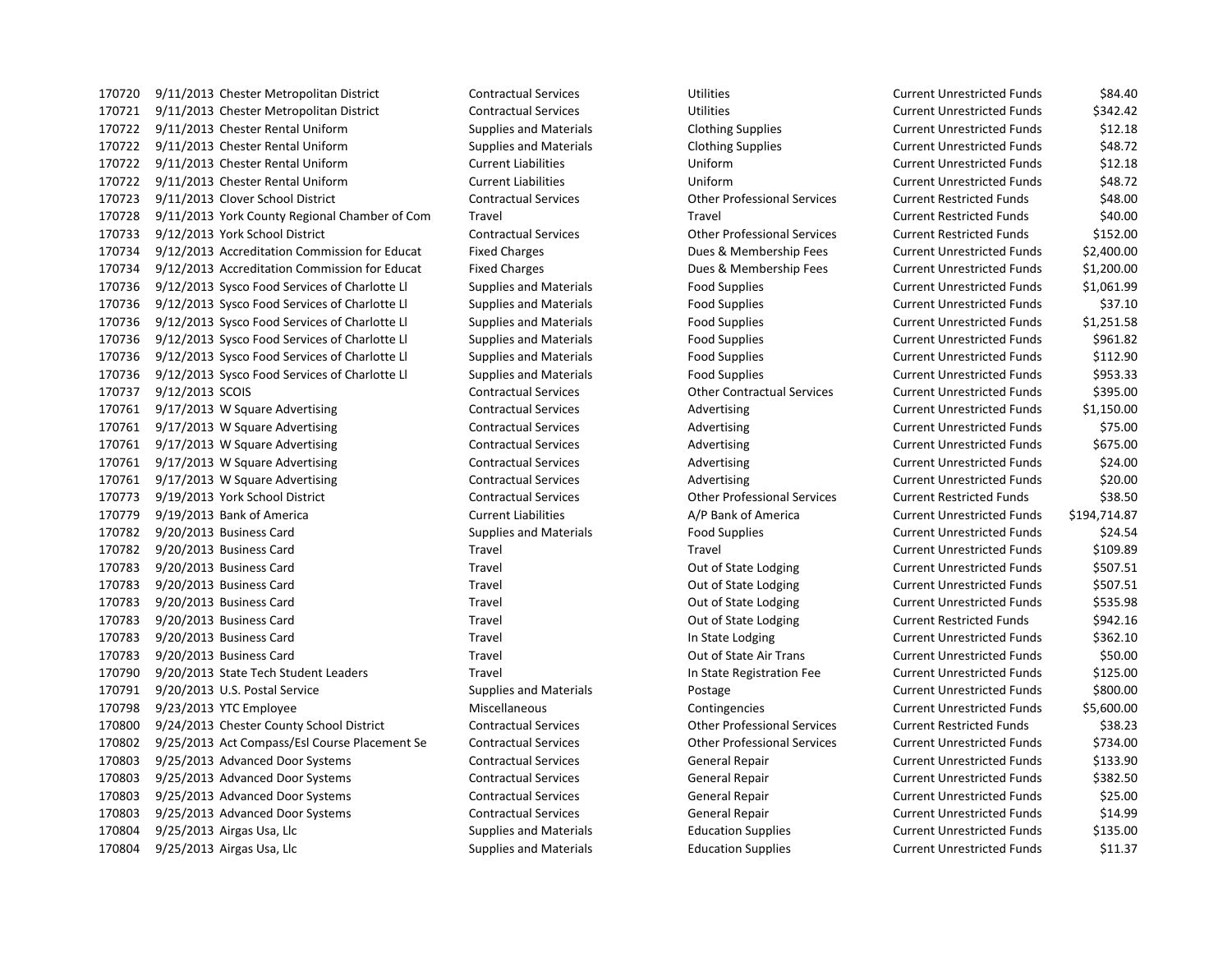170805 9/25/2013 Alsco Supplies and Materials Major Supplies Magior Supplies Current Unrestricted Funds 5594.60 170806 9/25/2013 Anderson Stamp and Engraving Supplies and Materials Current Unrestricted Funds 527.39 9/25/2013 Bi Lo Supplies and Materials Food Supplies Current Unrestricted Funds \$155.61 9/25/2013 Brooks Harper Enterprises Contractual Services Other Professional Services Current Restricted Funds \$2,000.00 9/25/2013 Bryant Supply Co. Supplies and Materials Education Supplies Current Unrestricted Funds \$2,326.31 9/25/2013 Bryant Supply Co. Supplies and Materials Education Supplies Current Unrestricted Funds (\$0.01) 9/25/2013 C C Dickson Contractual Services General Repair Current Unrestricted Funds \$42.23 9/25/2013 C C Dickson Contractual Services General Repair Current Unrestricted Funds \$85.00 9/25/2013 C C Dickson Contractual Services General Repair Current Unrestricted Funds \$303.03 9/25/2013 C C Dickson Contractual Services General Repair Current Unrestricted Funds \$350.91 170812 9/25/2013 Canon Solutions America Inc Fixed Charges Fixed Charges Rental Other Current Unrestricted Funds \$35.27 170812 9/25/2013 Canon Solutions America Inc Fixed Charges Fixed Charges Rental Other Current Unrestricted Funds \$34.80 170812 9/25/2013 Canon Solutions America Inc Fixed Charges Leased To Own Equip Current Unrestricted Funds \$971.06 9/25/2013 Canon Solutions America Inc Fixed Charges Leased To Own Equip Current Unrestricted Funds \$1,233.45 9/25/2013 Canon Solutions America Inc Fixed Charges Leased To Own Equip Current Unrestricted Funds \$1,211.21 9/25/2013 Caretaker Management Service Inc Contractual Services Other Professional Services Current Unrestricted Funds \$850.00 9/25/2013 City Electric Accounts - Sc Contractual Services General Repair Current Unrestricted Funds \$67.41 170815 9/25/2013 Clark Powell Associates Supplies and Materials Education Supplies Current Unrestricted Funds \$495.00 9/25/2013 Clark Powell Associates Supplies and Materials Education Supplies Current Unrestricted Funds \$1,329.00 9/25/2013 Cox's Rock Hill Inc Contractual Services Other Professional Services Current Unrestricted Funds \$1,140.00 9/25/2013 Cox's Rock Hill Inc Contractual Services Other Professional Services Current Unrestricted Funds \$220.00 9/25/2013 Davis & Floyd, Inc. Permanent Improvements Fees, Arch, Eng & Other Master Plan \$5,143.00 170830 9/25/2013 YTC Employee Supplies and Materials Maintenance Supplies Current Unrestricted Funds \$213.27 9/25/2013 SC Manufacturing Extension Partners Contractual Services Other Professional Services Current Unrestricted Funds \$2,936.19 9/25/2013 SC Manufacturing Extension Partners Contractual Services Other Professional Services Current Unrestricted Funds \$19,710.00 170848 9/25/2013 Snipes Supplies and Materials Janitorial Supplies Current Unrestricted Funds \$60.46 9/25/2013 Solid Structures Llc Permanent Improvements Renov of Build & Add Unexpended Plant \$12,004.85 9/25/2013 Southeastern Paper Group, Inc Supplies and Materials Janitorial Supplies Current Unrestricted Funds \$1,772.56 9/25/2013 Southeastern Paper Group, Inc Supplies and Materials Janitorial Supplies Current Unrestricted Funds \$1,049.67 9/25/2013 Southeastern Paper Group, Inc Supplies and Materials Maintenance Supplies Current Unrestricted Funds \$19.50 170850 9/25/2013 Southeastern Paper Group, Inc Supplies and Materials Maintenance Supplies Current Unrestricted Funds \$225.00 9/25/2013 Southeastern Paper Group, Inc Supplies and Materials Maintenance Supplies Current Unrestricted Funds \$249.88 9/25/2013 Staffmark Contractual Services Other Contractual Services Current Unrestricted Funds \$1,193.80 9/25/2013 Staffmark Contractual Services Other Contractual Services Current Unrestricted Funds \$1,193.80 9/25/2013 Staffmark Contractual Services Other Contractual Services Current Unrestricted Funds \$1,193.80 9/25/2013 Staffmark Contractual Services Other Professional Services Current Unrestricted Funds \$498.03 9/25/2013 Staffmark Contractual Services Other Professional Services Current Unrestricted Funds \$498.03 9/25/2013 Staffmark Contractual Services Other Professional Services Current Unrestricted Funds \$255.40 9/25/2013 Staffmark Contractual Services Other Professional Services Current Unrestricted Funds \$255.40 9/25/2013 U Save Auto Rental Travel Travel Current Unrestricted Funds \$42.90 9/25/2013 Unifirst Corporation Contractual Services Other Professional Services Current Unrestricted Funds \$59.95 9/25/2013 White Office Furniture Supplies and Materials Other Supplies Unexpended Plant (\$0.01) 9/25/2013 White Office Furniture Supplies and Materials Other Supplies Unexpended Plant \$4,794.00 9/25/2013 White Office Furniture Supplies and Materials Other Supplies Unexpended Plant \$4,924.00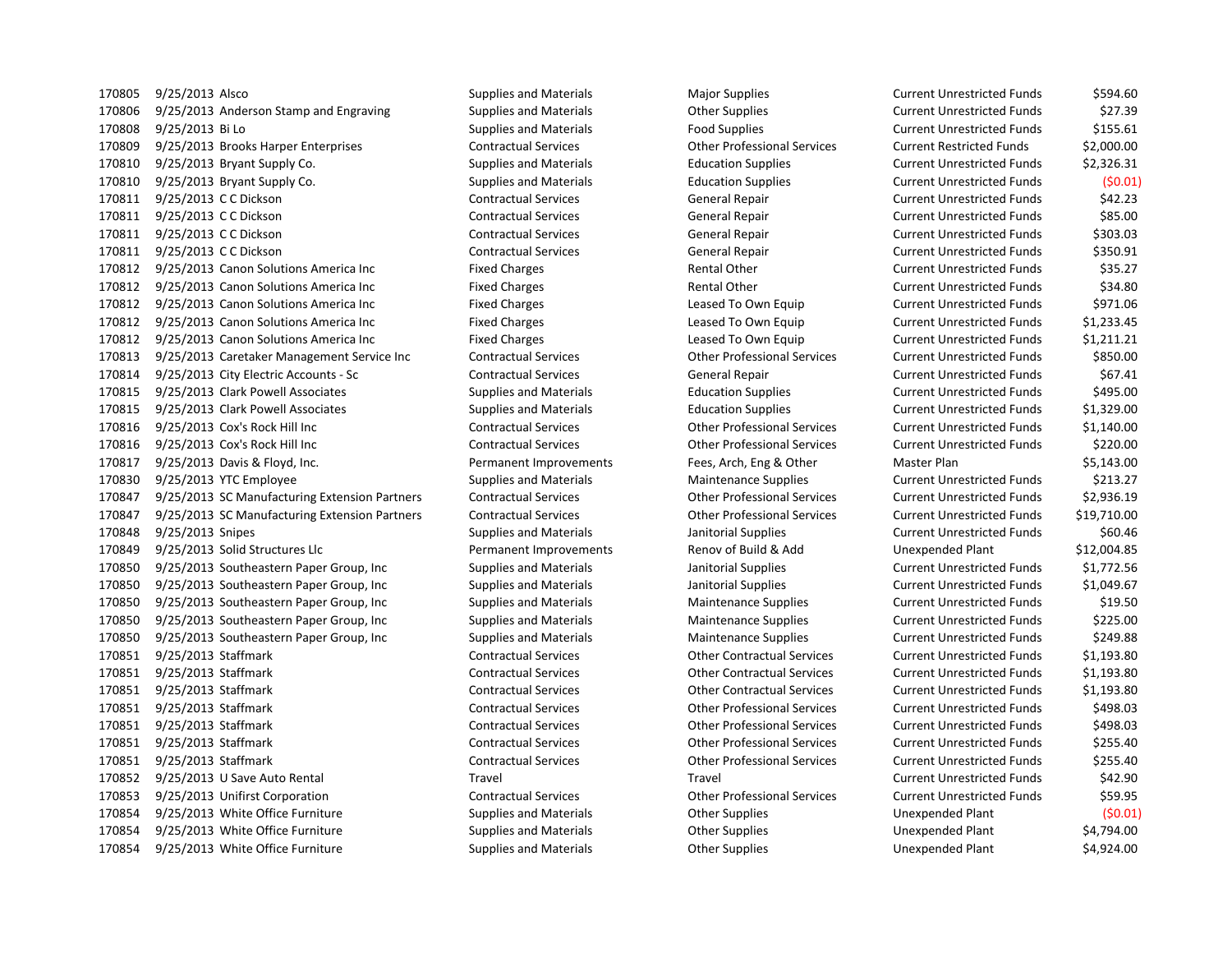170854 9/25/2013 White Office Furniture Supplies and Materials Cher Supplies Company of the Supplies 170854 9/25/2013 White Office Furniture Supplies and Materials Cher Supplies Unexpendent Stupplies Plant & Rependent Stupplies And Materials 170854 9/25/2013 White Office Furniture Supplies and Materials Cher Supplies Company of the Supplies 170854 9/25/2013 White Office Furniture Supplies and Materials Cher Supplies Unexpendent Stupplies Plant & Rependent Stupplies And Materials 170854 9/25/2013 White Office Furniture Supplies and Materials Cher Supplies Company of the Supplies 170855 9/25/2013 Woolpert Inc. Permanent Improvements Fees, Arch, Eng & Other Master Plan & Other Plan & Other 170856 9/25/2013 Woolpert Inc. Permanent Improvements Fees, Arch, Eng & Other Master Plan & Other Plan & Other 170856 9/25/2013 Woolpert Inc. The Permanent Improvements Reimbursables 170859 9/26/2013 Spur & Garnet Dba Jimmy John's Supplies and Materials Food Supplies 170859 9/26/2013 Spur & Garnet Dba Jimmy John's Supplies and Materials Food Supplies 170859 9/26/2013 Spur & Garnet Dba Jimmy John's Supplies and Materials Food Supplies 170859 9/26/2013 Spur & Garnet Dba Jimmy John's Supplies and Materials Food Supplies 170860 9/26/2013 West Group **Equipment** Equipment Library Books, Maps & Film 170860 9/26/2013 West Group **Equipment** Equipment Library Books, Maps & Film 170860 9/26/2013 West Group **Equipment** Equipment Library Books, Maps & Film 170860 9/26/2013 West Group **Equipment** Equipment Library Books, Maps & Film 170876 9/30/2013 Airgas Usa, Llc Supplies and Materials Education Supplies Current Unrestricted Funds & 2016 E0005230 9/6/2013 YTC Employee Travel Travel Travel Cut of State Priv Auto E0005231 9/6/2013 YTC Employee Travel In State Meals Current Units Current Units Current Units Current Units Current Units Current Units Current Units Current Units Current Units Current Units Current Units Current Units C E0005231 9/6/2013 YTC Employee Travel Travel In State Priv Auto E0005232 9/10/2013 YTC Employee Travel Travel In State Priv Auto E0005233 9/10/2013 YTC Employee Travel Travel In State Priv Auto E0005234 9/10/2013 YTC Employee Travel Travel In State Priv Auto E0005235 9/10/2013 YTC Employee Travel Travel In State Priv Auto E0005236 9/10/2013 YTC Employee Contractual Services Education & Training Serv E0005237 9/10/2013 YTC Employee Contractual Services Contractual Services Telephone E0005237 9/10/2013 YTC Employee Contractual Services Contractual Services Telephone E0005237 9/10/2013 YTC Employee Contractual Services Contractual Services Telephone E0005238 9/10/2013 YTC Employee Travel Travel In State Priv Auto E0005239 9/10/2013 YTC Employee Travel Travel Travel Cut of State Priv Auto E0005240 9/10/2013 YTC Employee Travel Travel In State Priv Auto E0005241 9/10/2013 YTC Employee Travel Travel In State Priv Auto E0005242 9/10/2013 YTC Employee Travel Travel In State Priv Auto E0005243 9/10/2013 YTC Employee Travel Travel In State Priv Auto E0005244 9/10/2013 YTC Employee Travel Travel In State Priv Auto E0005245 9/11/2013 YTC Employee Travel Travel In State Priv Auto E0005245 9/11/2013 YTC Employee Travel Travel In State Priv Auto E0005246 9/12/2013 YTC Employee Supplies and Materials Food Supplies Current Employee E0005247 9/16/2013 YTC Employee Travel Travel Travel Non Deductible Meals E0005247 9/16/2013 YTC Employee Travel Travel In State Priv Auto E0005248 9/16/2013 YTC Employee Travel Travel In State Priv Auto E0005249 9/16/2013 YTC Employee Travel Travel Travel Non Deductible Meals E0005250 9/16/2013 YTC Employee Travel Travel In State Priv Auto E0005250 9/16/2013 YTC Employee Travel Travel In State Priv Auto

| Unexpended Plant                  | \$4,098.00  |
|-----------------------------------|-------------|
| <b>Unexpended Plant</b>           | \$7,694.40  |
| <b>Unexpended Plant</b>           | \$4,228.00  |
| <b>Unexpended Plant</b>           | \$74,910.00 |
| <b>Unexpended Plant</b>           | \$1,170.00  |
| Master Plan                       | \$15,295.50 |
| Master Plan                       | \$5,342.40  |
| <b>Master Plan</b>                | \$14.62     |
| <b>Current Unrestricted Funds</b> | \$0.03      |
| <b>Current Unrestricted Funds</b> | \$139.50    |
| <b>Current Unrestricted Funds</b> | \$7.34      |
| <b>Current Unrestricted Funds</b> | \$4.14      |
| <b>Current Unrestricted Funds</b> | \$496.44    |
| <b>Current Unrestricted Funds</b> | \$716.61    |
| <b>Current Unrestricted Funds</b> | \$496.44    |
| <b>Current Unrestricted Funds</b> | \$680.61    |
| <b>Current Unrestricted Funds</b> | \$275.56    |
| <b>Current Unrestricted Funds</b> | \$42.37     |
| <b>Current Unrestricted Funds</b> | \$107.00    |
| <b>Current Unrestricted Funds</b> | \$179.12    |
| <b>Current Unrestricted Funds</b> | \$144.02    |
| <b>Current Unrestricted Funds</b> | \$234.30    |
| <b>Current Unrestricted Funds</b> | \$68.54     |
| <b>Current Restricted Funds</b>   | \$125.65    |
| <b>Current Unrestricted Funds</b> | \$788.00    |
| <b>Current Restricted Funds</b>   | \$154.65    |
| <b>Current Restricted Funds</b>   | \$154.65    |
| <b>Current Restricted Funds</b>   | \$154.70    |
| <b>Current Unrestricted Funds</b> | \$197.75    |
| <b>Current Unrestricted Funds</b> | \$34.75     |
| <b>Current Unrestricted Funds</b> | \$81.74     |
| <b>Current Unrestricted Funds</b> | \$355.99    |
| <b>Current Unrestricted Funds</b> | \$354.26    |
| <b>Current Restricted Funds</b>   | \$64.97     |
| <b>Current Unrestricted Funds</b> | \$100.45    |
| <b>Current Restricted Funds</b>   | \$61.02     |
| <b>Current Restricted Funds</b>   | \$32.21     |
| <b>Current Unrestricted Funds</b> | \$28.46     |
| <b>Current Unrestricted Funds</b> | \$7.00      |
| <b>Current Unrestricted Funds</b> | \$83.62     |
| <b>Current Unrestricted Funds</b> | \$55.93     |
| <b>Current Unrestricted Funds</b> | \$7.00      |
| <b>Current Unrestricted Funds</b> | \$22.60     |
| <b>Current Unrestricted Funds</b> | \$13.00     |